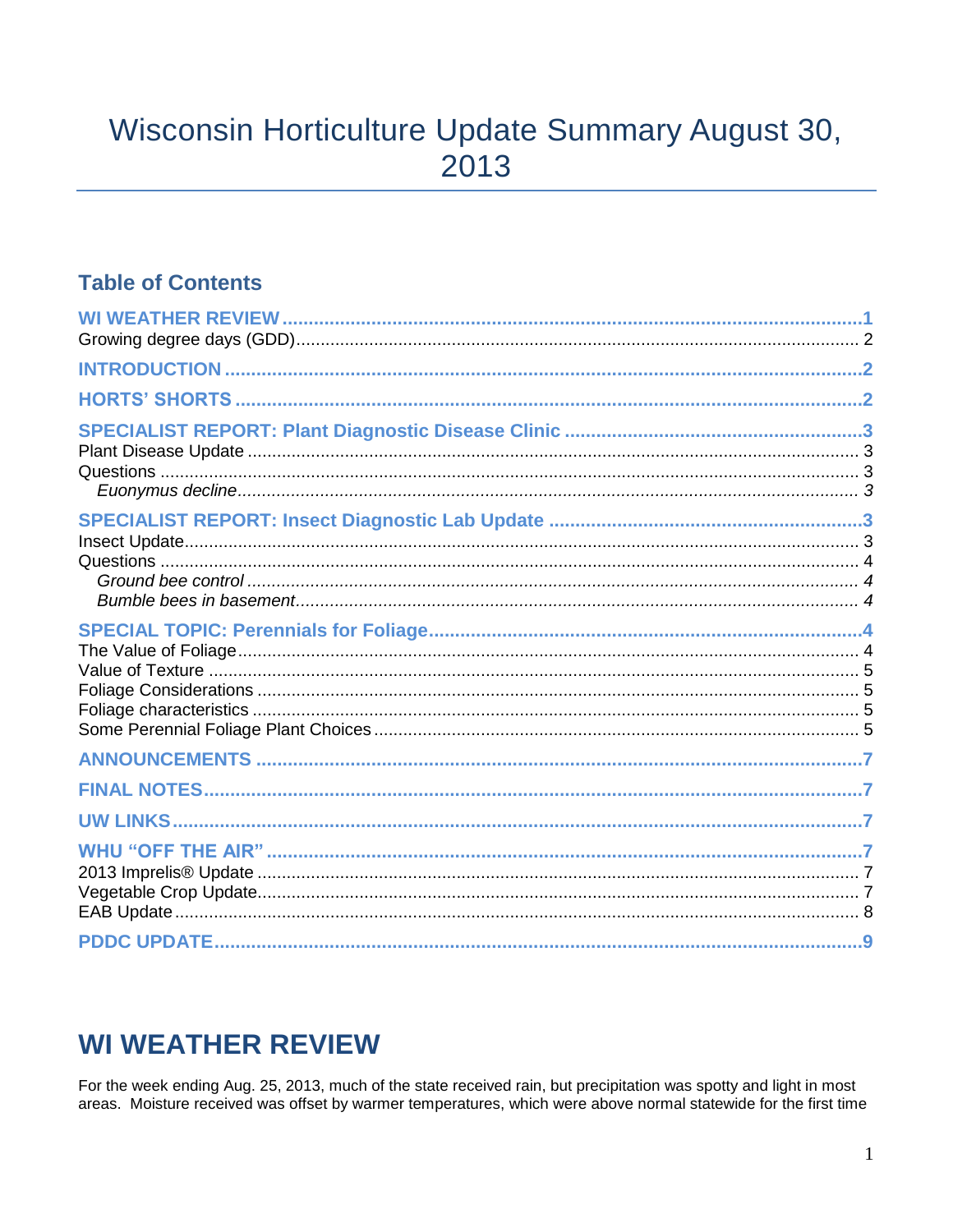in over a month. Average topsoil moisture fell, with 72% short to very short this week, compared to 59% last week. Crops across the board continued to lag behind normal development.

Across the reporting stations, average temperatures last week were 1° to 4° above normal. Average high temperatures ranged from 81° to 87°, while average low temperatures ranged from 57° to 64°. Precipitation totals ranged from 0.11" in La Crosse to 1.67" in Milwaukee. (WI Crop Report)

### **Growing degree days (GDD)**

Growing degree days is an accumulation of maximum and minimum temperature averages as related directly to plant and insect development. This week, the GDD<sub>mod50</sub> in Wisconsin ranged from 1409.0 to 2399.6. Following is a list of GDD as of Aug. 30, 2013 for the following cities: Bayfield 1409.0, Beloit 2399.6, Crandon 1620.8, Cumberland 1845.8, Dubuque 2278.9, Eau Claire 2069.3, Fond du Lac 1968.3, Green Bay 1871.1, La Crosse 2199.9, Madison 2217.8, Milwaukee 1938.3, Wausau 1770.1. To determine the GDD of any location in Wisconsin, use the degree day calculator at the UW Extension Ag Weather webpage [http://www.soils.wisc.edu/uwex\\_agwx/thermal\\_models/degree\\_days](http://www.soils.wisc.edu/uwex_agwx/thermal_models/degree_days)

To put it in perspective, following is an abbreviated list of plant and insect phenological stages in relation to GDD accumulations at which the events occur. Common lilac first bloom 207; common flowering quince full bloom 208; Sargent crabapple first bloom 213; wafaring tree viburnum first bloom 227; **elm leafminer adult emergence 228**; Koreanspice viburnum full bloom 233; eastern redbud full bloom 254; common horsechestnut first bloom 260; **pine needle scale egg hatch 1st generation 277**; Sargent crab full bloom 282; **eastern spruce aldegid egg hatch 283**; wayfaringtree viburnum full bloom 287; blackhaw viburnum first bloom 301; redosier dogwood first bloom 311; common lilac full bloom 323; **lilac borer adult emergence 324**; Vanhoutte spirea first bloom 329; common horsechestnut full bloom 344; **lesser peach tree borer adult emergence 362**; **oystershell scale egg hatch 363**; blackhaw viburnum full bloom 370 pagoda dogwood first bloom 376; redosier dogwood full bloom 408; Vanhoutte spirea full bloom 429; black locust first bloom 455; pagoda dogwood full bloom 486; smokebush, first bloom 501; common ninebark first bloom 507; arrowwood viburnum first bloom 534; **bronze birch borer adult emergence 547;** black locust full bloom 548; **potato leafhopper adult arrival 568; juniper scale egg hatch 571;** common ninebark full bloom 596**;** arrowwood viburnum full bloom 621; multiflora rose full bloom 643; northern catalpa first bloom 675; **black vine weevil first leaf notching due to adult feeding 677;** Washington hawthorn full bloom 731**; calico scale egg hatch 748; greater peach tree borer adult emergence 775;** northern catalpa full bloom 816**; cottony maple scale egg hatch 851;** panicle hydrangea first bloom 856**; fall webworm egg hatch 867;** fuzzy deutzia full bloom 884**; winged euonymus scale egg hatch 892;** chickory full bloom**, squash vine borer adult emergence 900; Japanese beetle first emergence 970;** littleleaf linden full bloom 1117; Rose-of-Sharon first bloom 1347**; pine needle scale egg hatch, 2nd gen. 1923; magnolia scale egg hatch 1938; banded ash clearwing borer adult emergence 2195.**

# **INTRODUCTION**

The host for today's WHU was Winnebago horticulture educator Kimberly Miller. PDDC Director Brian Hudelson, Insect Diagnostic Lab Director Phil Pellitteri and Rotary Gardens Horticulture Director Mark Dwyer were special guests. Participants in today's discussions were representatives from the following counties: Kenosha (Barb Larsen), Pierce (Diana Alfuth), Rock (Christy Marsden), Waukesha (Kristen Krokowski) and Winnebago (Kimberly Miller).

# **HORTS' SHORTS**

Agents report the following issues to be of interest this week: Rain has been very spotty, leaving much of the state in droughty condition. Weed identification continues to be of common interest in all reporting counties, with wild cucumber being the primary plant in question. Strawberry root weevils seem to be invading homes all over Wisconsin with the concern they are drawing; in Winnebago Co., only the emerald ash borer has been drawing more attention since the pest put that county into quarantine last week.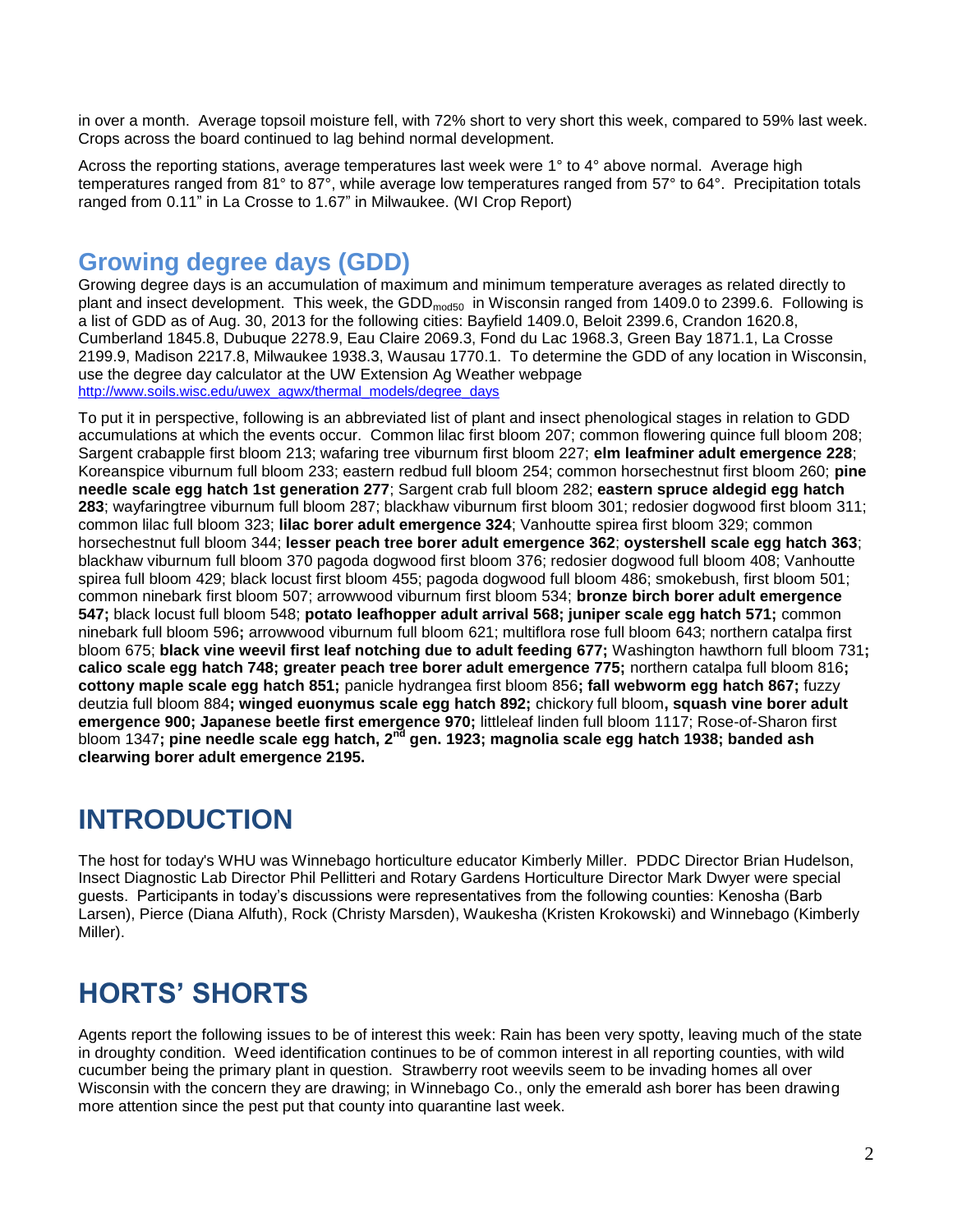# **SPECIALIST REPORT: Plant Diagnostic Disease Clinic**

Presented by Brian Hudelson, Sr. Outreach Specialist, UW-Plant Pathology and Director of the UW-Extension Plant Disease Diagnostics Clinic (PDDC) [bdh@plantpath.wisc.edu](mailto:bdh@plantpath.wisc.edu)

The PDDC update is attached to the end of this summary.

#### **Plant Disease Update**

**Verticillium wilt** continued to be a key player in samples this week. It was found on a catalpa, Japanese tree lilac, maple and smokebush.

**Oak wilt** was detected on a sample from Dane Co., and Dutch elm disease was found on a Jefferson Co. sample.

In the past few weeks, samples from maples with branch dieback have been coming in. This week, additional submissions from Norway maples have come in. In some of the samples, opportunistic canker organisms have been found in the dead branches. The pathogens may have come in with the stress of last year's drought, but conditions such as poor planting may have been the original stress contributor. Vigorously growing trees probably would not have been susceptible to organisms such as *Steganosporium* that have been documented as a stress related organism in maples. In a similar situation, with a planetree exhibiting branch dieback, another opportunistic organism, *Massaria*, was found.

In fruit crops, an apple sample was heavily sporulating with **brown rot**. That disease, usually seen on stone fruits like plums and peaches, is occasionally seen on apples.

Stem and bulb nematode, also known as **bloat nematode**, was found on a garlic sample from Dane Co. Bloat nematode has been quite a problem out east in the past few years, but has not been prevalent here.

Leaf spots were numerous on vegetables this week. Variations on **Cercospora leaf spot** were found on melon and parsnip. Other vegetables had different leaf spot diseases.

### **Questions**

#### **Euonymus decline**

Is Euonymus decline due to *Verticillium*? Can the disease spread?

Euonymus decline is not an uncommon problem, but tests have not recovered Verticillium in samples. The decline may likely be due to **crown rot or root rot**. If due to rots it could possibly spread, especially if the conditions in which the rots are growing weaken plants. Canker diseases on trees and shrubs are often found on stressed plants.

Verticillium Wilt (UWEX):

[http://labs.russell.wisc.edu/pddc/files/Fact\\_Sheets/FC\\_PDF/Verticillium\\_Wilt\\_of\\_Trees\\_and\\_Shrubs.pdf](http://labs.russell.wisc.edu/pddc/files/Fact_Sheets/FC_PDF/Verticillium_Wilt_of_Trees_and_Shrubs.pdf) Oak Wilt (UWEX): [http://labs.russell.wisc.edu/pddc/files/Fact\\_Sheets/FC\\_PDF/Oak\\_Wilt.pdf](http://labs.russell.wisc.edu/pddc/files/Fact_Sheets/FC_PDF/Oak_Wilt.pdf) Brown Rot (UWEX): [http://labs.russell.wisc.edu/pddc/files/Fact\\_Sheets/FC\\_PDF/Brown\\_Rot.pdf](http://labs.russell.wisc.edu/pddc/files/Fact_Sheets/FC_PDF/Brown_Rot.pdf) Bloat Nematode (Cornell):<http://www.hort.cornell.edu/expo/proceedings/Onions%20&%20Garlic/Abawi%20bloatSum.pdf> Root and Crown Rots (UWEX): [http://labs.russell.wisc.edu/pddc/files/Fact\\_Sheets/FC\\_PDF/Root\\_and\\_Crown\\_Rots.pdf](http://labs.russell.wisc.edu/pddc/files/Fact_Sheets/FC_PDF/Root_and_Crown_Rots.pdf)

### **SPECIALIST REPORT: Insect Diagnostic Lab Update**

Presented by Phil Pellitteri, Distinguished Faculty Associate, UW-Madison Department of Entomology and Director, UW-Extension Insect Diagnostic Lab [pellitte@entomology.wisc.edu](mailto:pellitte@entomology.wisc.edu)

### **Insect Update**

Typical for this time of year are **wasp** concerns. Although it is late for them this year, they should be expected to be around for another three weeks. Their population appears to be lower than normal.

Photos of various **spiders**, especially orb-weavers, fishing and wolf spiders, were sent for identification. It's their time to shine in the public's eye right now.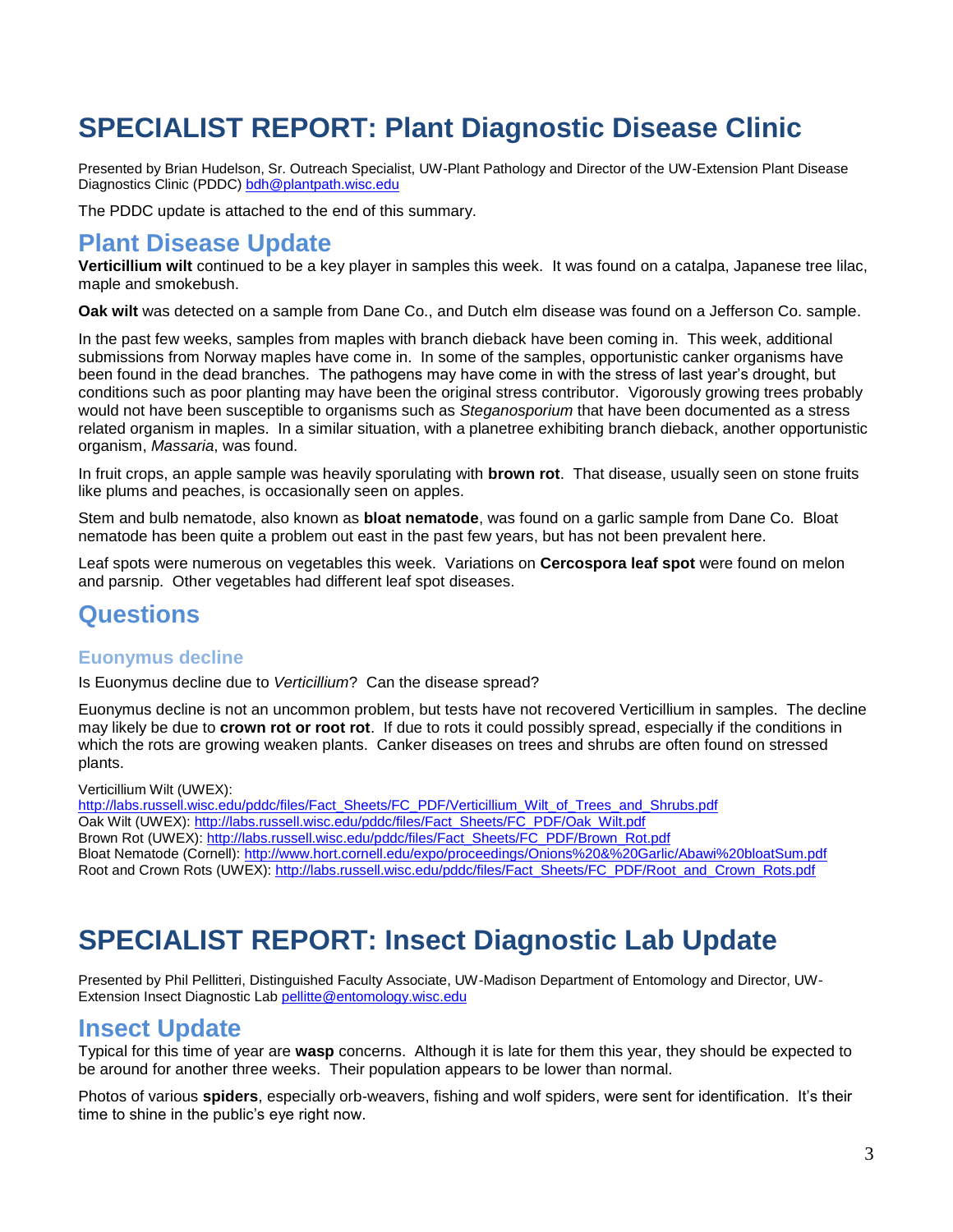Some cases of **fall webworm**, well past their active period, have come in after people noticed the activity in the tents.

### **Questions**

#### **Ground bee control**

*Ground bees are nesting at the edge of a porch in the middle of a large juniper. How can a dust application be made into the entry hole? Is there some other way to manage them? Should they be left alone if they are a useful pollinator?* 

There are two colonizing bees that live underground, bumble bees and paper wasps. **Ground bees** are mostly predators, although they may do some nectaring. Pets, children, or outdoor activities may disturb the bees, which will in turn cause stinging problems. If their presence will cause a potential problem, dusting the entrance with appropriate insecticides is the best method of management. If the nest is located where it won't be disturbed, nothing needs to be done. The ground bees will die out naturally in about five weeks as temperatures drop.

To treat the nest if the entrance is not evident, it may be best to try to wear protective clothing and use a stick to lift the juniper branches to find the entrance and dust it. Liquids are not effective because they tend to get bound up. Aerosol sprays are not useful. Foaming wasp sprays paralyze the wasps on the exterior, but do not affect the ones in the nest.

Ground bees do not reuse their old nests. They will build new nests in old gopher burrows or other washed out areas. Next year look for those habitats and plug them up to reduce opportunities for queens to build nests in them around early June. When first building the nest, the numbers of bees active around the nest will be low, but numbers will increase during the summer and become noticeable in late summer.

#### **Bumble bees in basement**

#### *There have been calls about fuzzy bees in basements. Why would they be entering the basements and how should they be managed?*

The fuzzy bees are most probably bumblebees. They may be nesting along the foundation, in a birdhouse, or some place that gives them access into a wall void. Their exit hole has probably been plugged up or they have gotten confused if the exit was pinched off by shrubs, causing them to enter the house. The worst action is to seal the nest entrance and force them into the basement. It is more productive to walk around the house and look for the center activity, particularly around vents and other openings. Dust that area in the evening. Most nests do not require treatment if they can enter and leave with no problem. Again, the colony will die out naturally in a few weeks when the weather turns cold.

Wasp and Bee Control (UMN): [http://labs.russell.wisc.edu/pddc/files/Fact\\_Sheets/FC\\_PDF/Root\\_and\\_Crown\\_Rots.pdf](http://labs.russell.wisc.edu/pddc/files/Fact_Sheets/FC_PDF/Root_and_Crown_Rots.pdf) Spiders in and Around the Home (UMN): [http://www1.extension.umn.edu/garden/insects/find/common-spiders-in-and-around](http://www1.extension.umn.edu/garden/insects/find/common-spiders-in-and-around-homes/)[homes/](http://www1.extension.umn.edu/garden/insects/find/common-spiders-in-and-around-homes/)

Webworms (UWEX): [http://labs.russell.wisc.edu/pddc/files/Fact\\_Sheets/FC\\_PDF/Webworms.pdf](http://labs.russell.wisc.edu/pddc/files/Fact_Sheets/FC_PDF/Webworms.pdf)

# **SPECIAL TOPIC: Perennials for Foliage**

Presented by Mark Dwyer, Director of Horticulture, Rotary Botanical Gardens, Janesville, WI mark.dwyer@rotarygardens.org

Foliage is an important component in any garden. It can improve a garden's composition by the nuances in texture and color. Subtleties in foliage combinations can carry interest just as well as flower combinations can, and the interest will last longer because most perennial flowers are limited in their bloom period during the growing season.

Horticultural advisers can increase the gardening public's awareness of the impact of foliage in garden design.

### **The Value of Foliage**

- In a garden combination, or a container composition, foliage may be a primary ornamental feature.
- Foliage may be a secondary feature of a plant primarily chosen for its flower.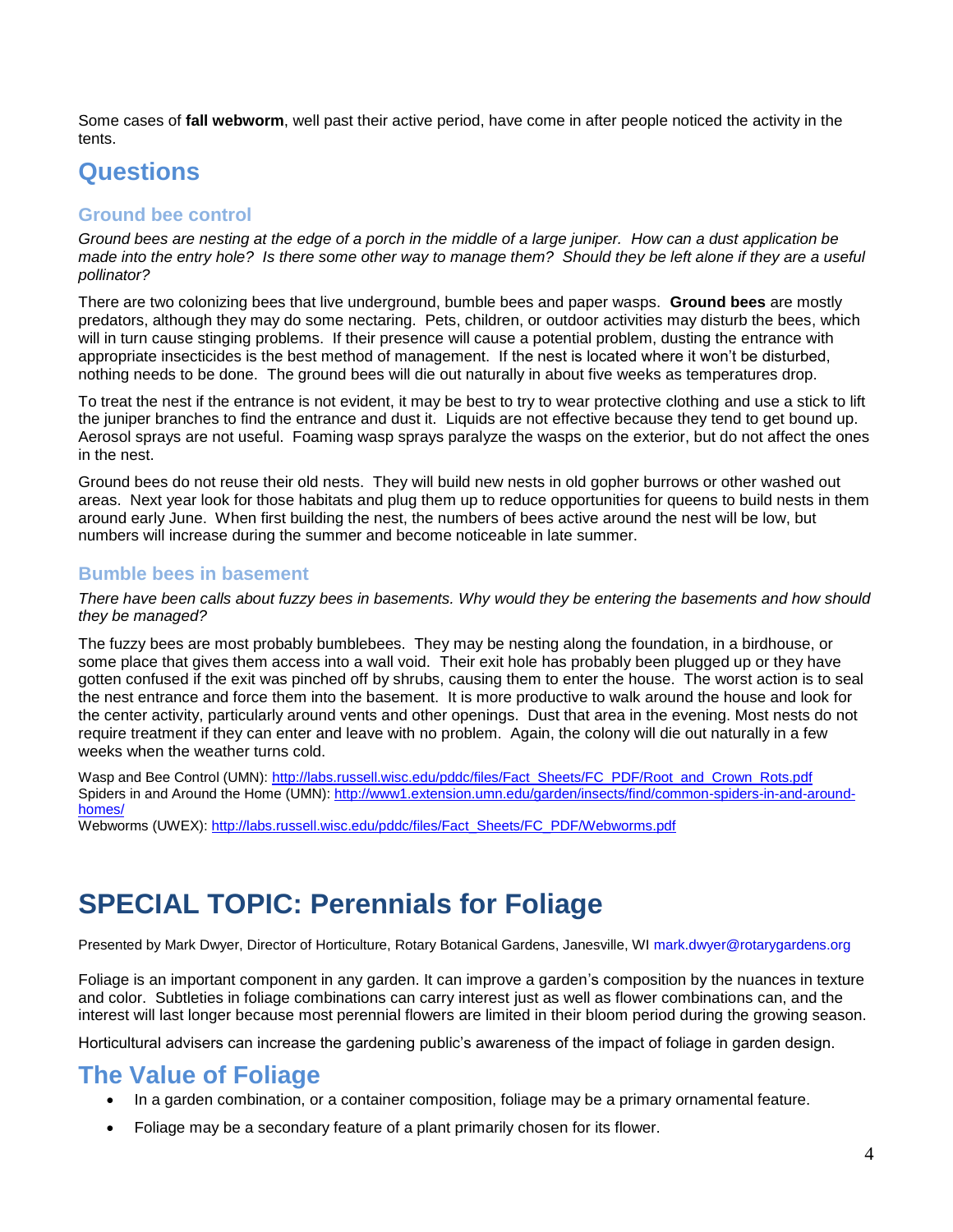- Foliage should always be a textural contribution, both visually and tactilely.
- Foliage may be a foil to emphasize other components of a composition.
- Foliage combinations should be chosen using plants of similar cultural needs.
- Foliage combinations should make the other plants look better.
- Foliage may extend the season of interest beyond the flowering period and late into the growing season.

### **Value of Texture**

- Variations in texture offer visual interest, essential in creating successful combinations.
- Combining textures is as important as combining colors.
- Texture may be visual and/or tactile.

### **Foliage Considerations**

- Many foliage plants undergo subtle seasonal transitions as colors change from spring through fall.
- Some foliage plants feature bright fall coloration.
- Colored foliage may provide impact both during bloom and independently.
- Foliage plants should be placed where optimal coloration will make the foliage pop, both culturally and design wise.
- Choose foliage that is insect and disease resistant, not prone to browning, and not susceptible to browsing.

### **Foliage characteristics**

- Color
- Glossiness or pubescence
- Seasonal color changes
- Visual weight
- Tactile characteristics

### **Some Perennial Foliage Plant Choices**

*Gernanium sanguineum* flowers in early summer. Long after the blossoms have fades, the foliage takes on a new life as it turns fiery red. Tip: Shear this plant back after flowering to promote new tidy foliage growth.

*Alchemilla* sp*.*, or Lady's Mantle, is prized for its characteristic of holding dewdrops on its foliage.

*Salvia argentea* looks like Lamb's Ears on steroids. The large, silvery leaves are covered with whitish hairs. Many foliage plants may be chosen for such tactile characteristics.

*Crambe maritima* is edible as well as being an interesting foliage plant. The silvery blue foliage is crispy and curled.

*Sedum* 'Postman Pride' is one of the darkest upright stonecrops. It features deep burgundy foliage from early May to late October. Use it to create depth. Tips: Cut back upright sedums severely in May to keep tidy. Plant stonecrop in lean soils to prevent them from flopping.

*Heliopsis* 'Loraine Sunshine' has variegated foliage that looks crisp before it blooms, during flower and until frost. Tip: It may reseed and seedling may be totally green or variegated.

Irises are usually chosen for their flowers, but variegated leaf types keep looking great without bloom. *Iris pallida* 'Albo Variegata' and *Iris p.* 'Aureo Variegata' offer color before, during and after bloom along with strong architectural interest.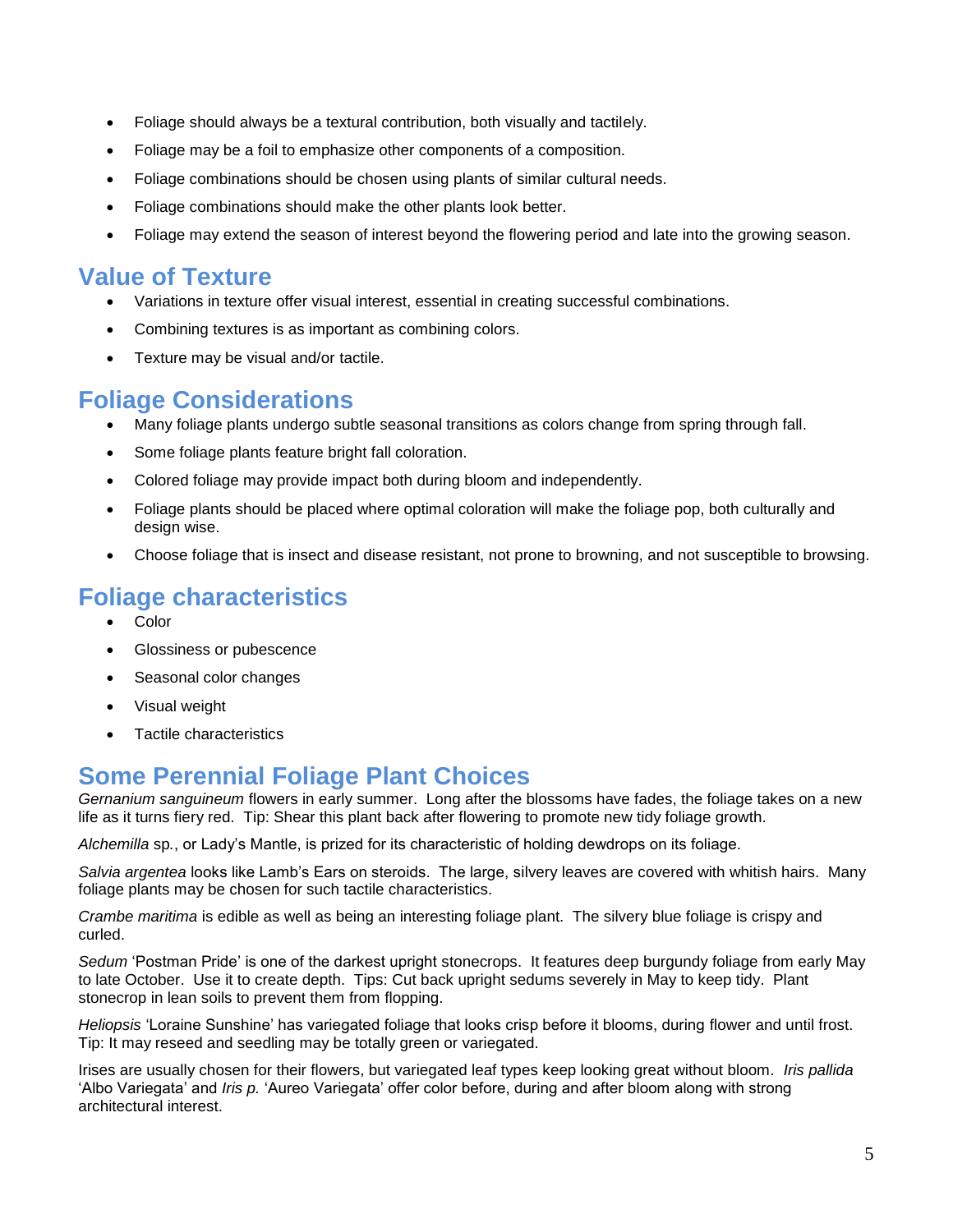*Tradescantia '*Sweet Kate' offers illumination in the garden with its golden grass-like foliage. The foliage color contrasts the lovely blue flowers.

*Phlox* 'Shockwave' has a crisp variation of yellow and green in its leaves throughout the growing season, and pink flowers in summer.

*Amsonia hubrechtii* offers fine visual texture May through October, but it also changes its foliage color from green in spring, to chartreuse in summer, to shades of gold and orange in fall. The light blue star-flowers on this American native last about two weeks in spring.

*Heuchera*, as a genus, has leaves that change color during the season, and sports flowers of green, cream, pink or red. They all need moist, well-drained soils and some sun for best growth. The coral bell hybrids are being extensively bred for leaf color and texture but some may have some difficulty performing well if perfect growing conditions are not maintained and mulched in fall. *Heuchera villosa* 'Caramel' and *H. v*. 'Mocha' are exceptional foliage plants for their coloration, size, texture, disease resistance, and they are more reliable than many of the hybids.

*Fallopia japonica* 'Variegata' has creamy blotches of variegation on a green. Tip: Fallopias should be used with the understanding they can spread.

*Brunnera macrophylla* 'Jack Frost' and *B. m.* 'Looking Glass' are just two of the many cultivars of variegated false forget-me-nots. There are silver and gold variegations available. They bloom with blue flowers in spring, but the strong foliage carries the interest through frost. Great in part-shade, they are also deer resistant.

*Pulmonaria* have silver and green foliage with spring flowers of pink, raspberry, white or blue. The foliage is insect and deer resistant. Tip: They may be used as a pseudo groundcover when planted in groups.

*Epimedium* foliage may have tinted patina in spring when they emerge, turning green during the season and may exhibit fall color. The foliage is beautiful until frost. It sports tiny flowers of white, yellow or pink in spring. Tip: Leave foliage up until spring.

*Aruncus aethusifolius* has ferny foliage all season before, during and after its creamy white blooms.

*Dicentra spectabilis* 'Goldheart' has bright golden foliage that remains eye-catching until the plant dies down.

*Ligularia* species have large architectural leaves, some in burgundy shades. They have yellow flowers in late summer. It is a species that may be grown in shade to part-shade. Tip: This genus needs lots of water.

*Kirengeshoma* have giant maple-like leaves all season, and unusual yellow waxy bell-shaped flowers in late summer. It is a zone 5 plant.

*Rodgersia* are another group having large, leathery and heavily textured leaves all season. *Rodgersia* foliage may have a purplish tinge in spring, turning green in summer. Flowers of cream or pink are featured in early summer for about two weeks.

*Hosta*, plants most commonly regarded for their foliage, are available in a variety of leaf shapes, sizes and colors. The flowers are often not regarded as important because the leaves are so dramatic. Tip: Consider choosing flowers for fragrance.

*Lamiastrum g*. 'Herman's Pride" has a variegated white and green leaf that illuminates a garden in a rounded shrub-like form. Grow in sun, part-sun to deep shade. Tip: Do not purchase *Lamiastrum* 'Variegatum', a spreading garden thug.

Ferns are available in a variety of colors. Their fine texture can be used to contrast many bold-leaved plants in shade compositions. *Athyrium niponicum* 'Silver Falls' has bright silver foliage that glows in the shade garden.

Grasses are offered in a variety of textures, form, sizes and colors. Some may go through color changes during the season. Tip: They need to be divided periodically, especially *Miscanthus*. This feat is often difficult but necessary when the centers open up.

- *Miscanthus s*. 'Variegatus' is a large arching grass with variegated white blades demanding of attention.
- *Miscanthus s.* 'Gold Bar' has yellow horizontal bars on the grass blades.
- *Panicum amarum* 'Dewey Blue' has a dusty blue coloration.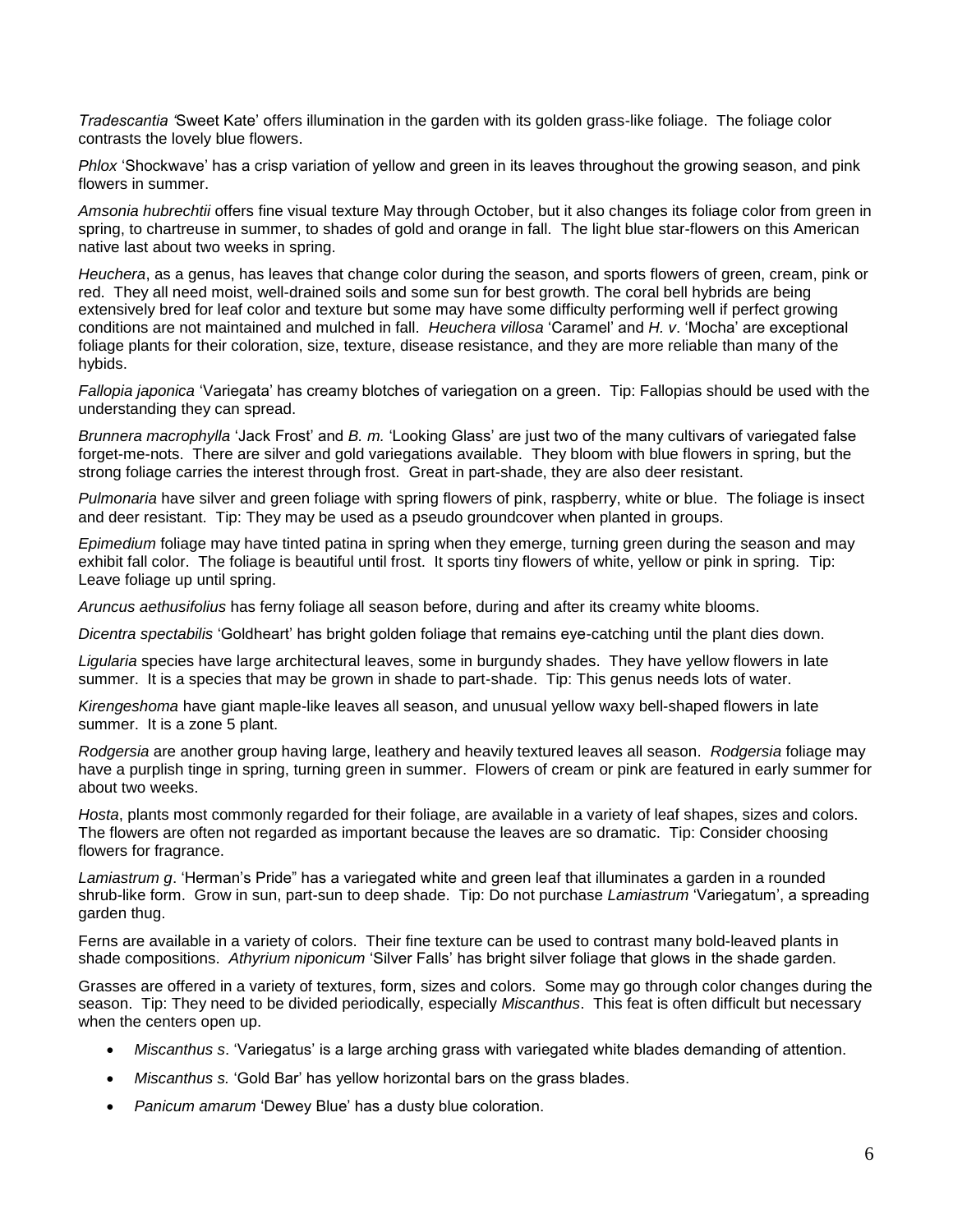- *Panicum v.* 'Senandoah' and *P. v.* 'Cheyenne Sky' develop red tips in mid-summer that brighten as the season progresses.
- *Hakonechloa* 'Aureola' is a dramatic yellow variegated grass with a very graceful habit.
- *Carex elata* 'Bowles Golden' will brighten up a shady area with its yellow grass-like blades and intense color.

# **ANNOUNCEMENTS**

Urban Forest Health Workshop: September 24, 8:30 AM – 3:30 PM. Muskego. Old Muskego Settlement Center

# **FINAL NOTES**

The full audio podcast of today's and archived WHU conferences can be found at<http://fyi.uwex.edu/wihortupdate/>

Next week's Wisconsin Horticulture Update will feature Jill Anklam as host and Joe Van Rossum as special guest speaking on composting.

# **UW LINKS**

Wisconsin Horticulture webpage [http://hort.uwex.edu](http://hort.uwex.edu/)

UW Plant Disease Diagnostics webpage<http://labs.russell.wisc.edu/pddc/>

UW Insect Diagnostic Lab<http://www.entomology.wisc.edu/diaglab/>

UW Turfgrass Science<http://turf.wisc.edu/>

UW Vegetable Pathology Webpage<http://www.plantpath.wisc.edu/wivegdis/>

UW Vegetable Entomology Webpage [http://www.entomology.wisc.edu/vegento/people/groves.html#](http://www.entomology.wisc.edu/vegento/people/groves.html%23)

UW-Extension Weed Science<http://turf.wisc.edu/>

UW-Extension Learning Store [http://learningstore.uwex.edu](http://learningstore.uwex.edu/)

UW Garden Facts<http://labs.russell.wisc.edu/pddc/fact-sheet-listing/>

# **WHU "OFF THE AIR"**

During this past week specialists have commented on these issues off the air:

#### **2013 Imprelis® Update**

From Dr. Laura Jull comes a link to the 2013 Imprelis® Update from Purdue University: http://www.ppdl.purdue.edu/PPDL/pubs/briefs/ImprelisUpdate2013.pdf

### **Vegetable Crop Update**

Vegetable Crop Update #18 (Aug. 27) includes the following topics:

- Invitation to growers to observe and rank potato varieties from fresh market trial at HARS-SRF
- Late blight updates and late season management
- Early blight updates
- Cucurbit downy mildew updates
- Cucurbit powdery mildew management

Vegetable Crop Updates may be found at: <http://www.plantpath.wisc.edu/wivegdis/>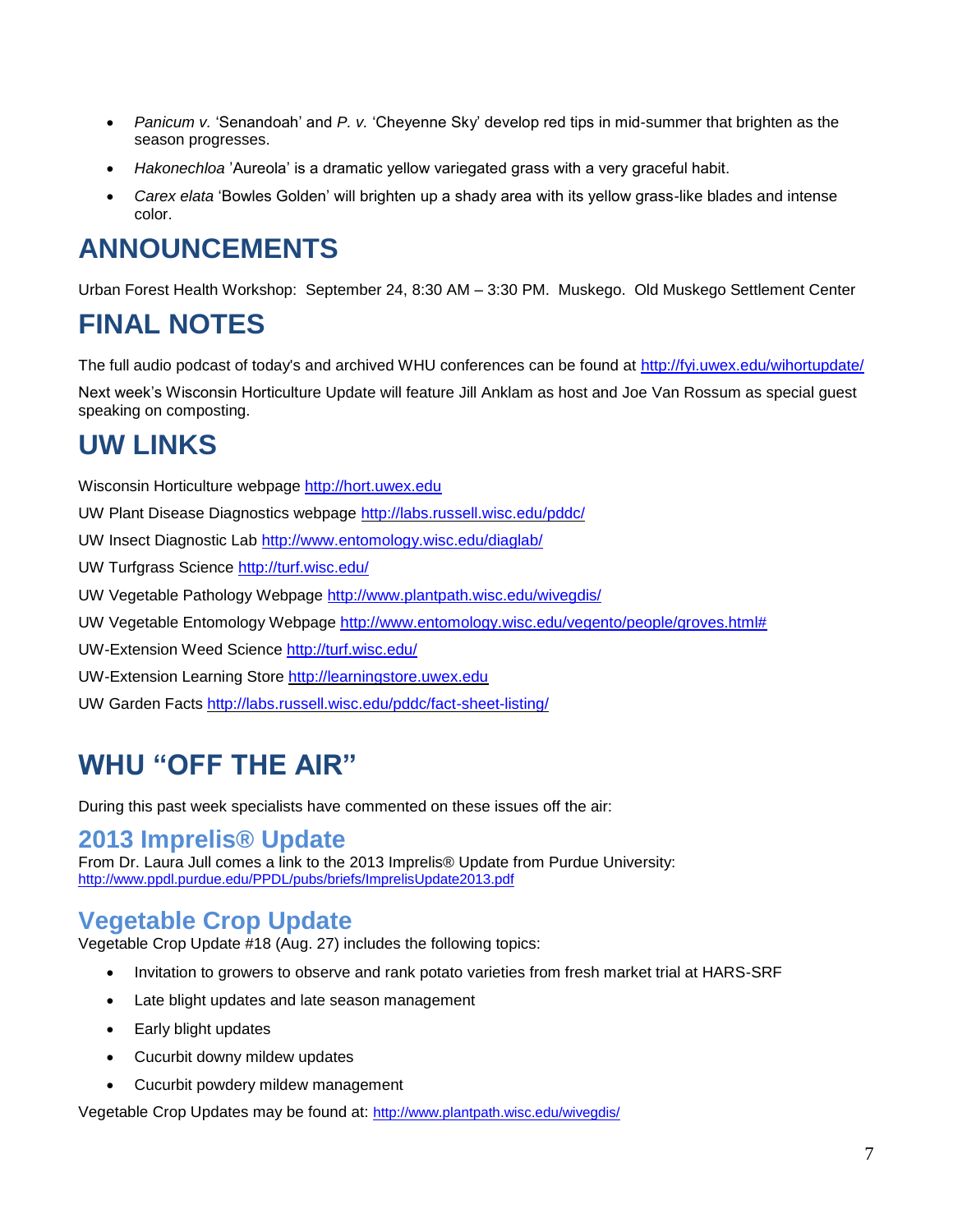### **EAB Update**

Two new communities, both in already quarantined counties, have been added to the list of communities with emerald ash borer confirmations. The complete list is available at [http://datcpservices.wisconsin.gov/eab/articleassets/ConfirmedEABFindsInWisconsin.pdf.](http://links.govdelivery.com/track?type=click&enid=ZWFzPTEmbWFpbGluZ2lkPTIwMTMwODMwLjIyNDUwMDcxJm1lc3NhZ2VpZD1NREItUFJELUJVTC0yMDEzMDgzMC4yMjQ1MDA3MSZkYXRhYmFzZWlkPTEwMDEmc2VyaWFsPTE3NzUyOTI3JmVtYWlsaWQ9Q290dGFnZXJAd2kucnIuY29tJnVzZXJpZD1Db3R0YWdlckB3aS5yci5jb20mZmw9JmV4dHJhPU11bHRpdmFyaWF0ZUlkPSYmJg==&&&101&&&http://datcpservices.wisconsin.gov/eab/articleassets/ConfirmedEABFindsInWisconsin.pdf)

Communities newly added are:

Fond du Lac County - Town of Osceola

Milwaukee County - City of West Allis

These counties are among the 20 under quarantine for EAB.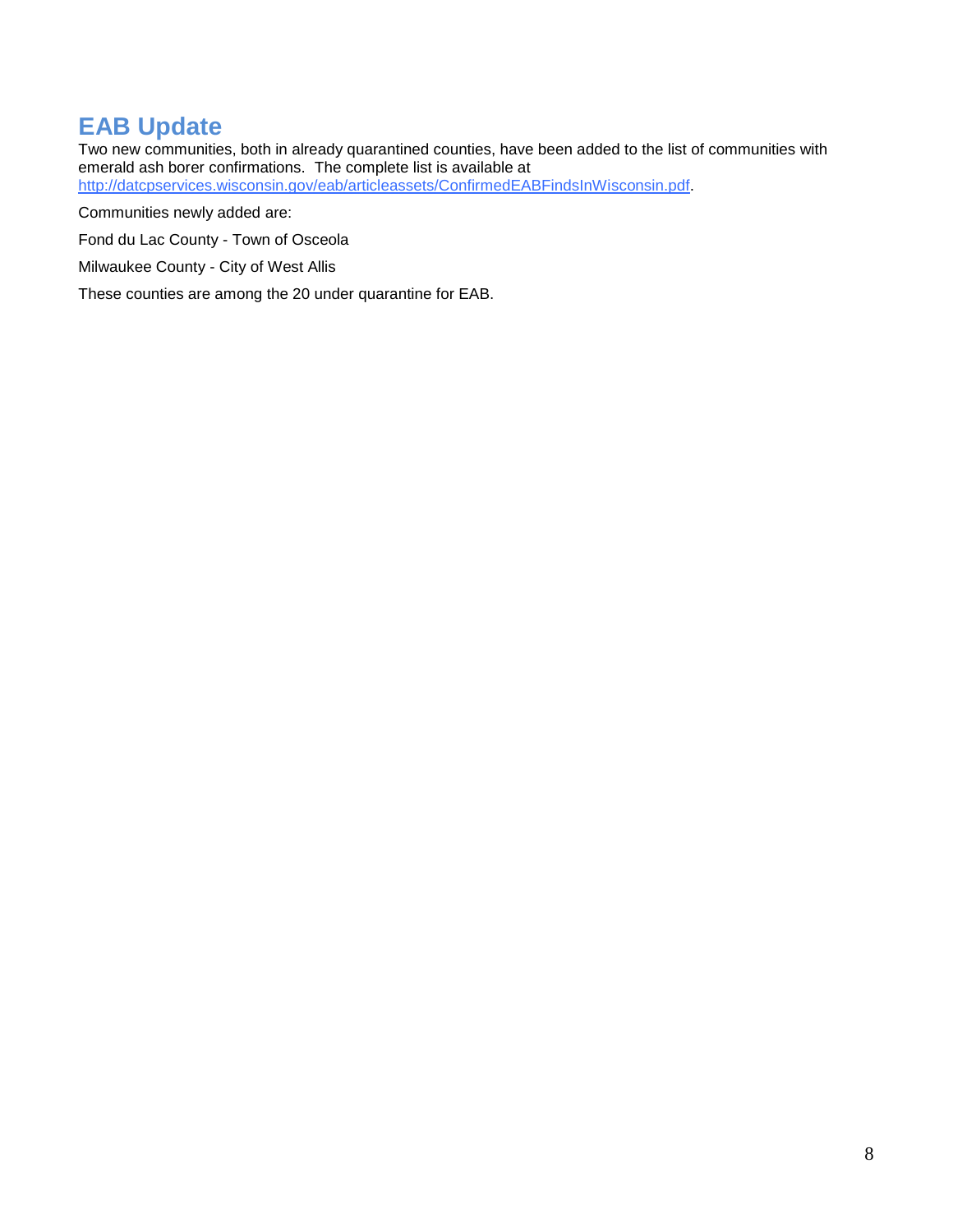# **PDDC UPDATE**

#### **UW-Extension/Madison Plant Disease Diagnostic Clinic (PDDC) Update**

Brian Hudelson, Ann Joy, Erin DeWinter and Joyce Wu, Plant Disease Diagnostics Clinic

The PDDC receives samples of many plant and soil samples from around the state. The following diseases/disorders have been identified at the PDDC from August 24, 2013 through August 30, 2013.

| <b>PLANT/SAMPLE</b><br><b>TYPE</b>                        | <b>DISEASE/DISORDER</b>   | <b>PATHOGEN</b>                                                       | <b>COUNTY</b> |
|-----------------------------------------------------------|---------------------------|-----------------------------------------------------------------------|---------------|
| <b>BROAD-LEAVED</b><br><b>WOODY</b><br><b>ORNAMENTALS</b> |                           |                                                                       |               |
| Catalpa                                                   | <b>Vertcillium Wilt</b>   | Verticillium sp.                                                      | Waukesha      |
| Elm                                                       | <b>Dutch Elm Disease</b>  | Ophiostoma ulmi                                                       | Jefferson     |
|                                                           | Sphaeropsis Canker        | Sphaeropsis sp.                                                       | Green Lake    |
| <b>Horse Chestnut</b>                                     | Leaf Blotch               | Guignardia aesculi                                                    | Milwaukee     |
| Lilac (Japanese<br>Tree)                                  | <b>Vertcillium Wilt</b>   | Verticillium sp.                                                      | Dane          |
| Maple (Japanese)                                          | <b>Vertcillium Wilt</b>   | Verticillium sp.                                                      | Dane          |
| Maple (Unidentified)                                      | Steganosporium Canker     | Steganosporium sp.                                                    | Sauk          |
|                                                           | <b>Vertcillium Wilt</b>   | Verticillium sp.                                                      | Dane          |
| Oak (Red)                                                 | <b>Chlorosis</b>          | None                                                                  | Dane, Rock    |
|                                                           | <b>Tubakia Leaf Spot</b>  | Tubakia sp.                                                           | Dane          |
| Oak (Unidentified)                                        | <b>Oak Wilt</b>           | Ceratocystis fagacearum                                               | Dane          |
| Smokebush                                                 | <b>Vertcillium Wilt</b>   | Verticillium sp.                                                      | Dane          |
| <b>FRUIT CROPS</b>                                        |                           |                                                                       |               |
| Apple                                                     | <b>Brown Rot</b>          | Monilinia sp.                                                         | Columbia      |
| Grape                                                     | Berry Rot                 | Miscellaneous yeasts                                                  | Vernon        |
|                                                           | Bird's Eye Rot            | Sphaceloma ampelinum                                                  | Vernon        |
|                                                           | <b>Blue Mold</b>          | Penicillium sp.                                                       | Vernon        |
| Raspberry                                                 | Anthracnose               | Sphaceloma necator                                                    | Pierce        |
|                                                           | <b>Root/Crown Rot</b>     | Phytophthora sp., Pythium sp.,<br>Fusarium sp.,<br>Cylindrocarpon sp. | Dane, Lincoln |
| <b>HERBACEOUS</b>                                         |                           |                                                                       |               |
| <b>ORNAMENTALS</b>                                        |                           |                                                                       |               |
| Astilbe                                                   | <b>Root/Crown Rot</b>     | Phytophthora sp.                                                      | Ozaukee       |
| Impatiens                                                 | <b>Downy Mildew</b>       | Plasmopara obducens                                                   | Dane          |
| Spiderwort                                                | <b>Root/Crown Rot</b>     | Fusarium sp., Colletotrichum<br>sp.                                   | Waukesha      |
| <b>NEEDLED WOODY</b><br><b>ORNAMENTALS</b>                |                           |                                                                       |               |
| Spruce (Blue)                                             | Rhizosphaera Needle       | Rhizosphaera kalkhoffii                                               | Milwaukee,    |
|                                                           | Cast                      |                                                                       | Waukesha      |
| Spruce<br>(Unidentified)                                  | <b>Spruce Needle Rust</b> | Chrysomyxa ledicola                                                   | Rusk          |
|                                                           |                           |                                                                       |               |